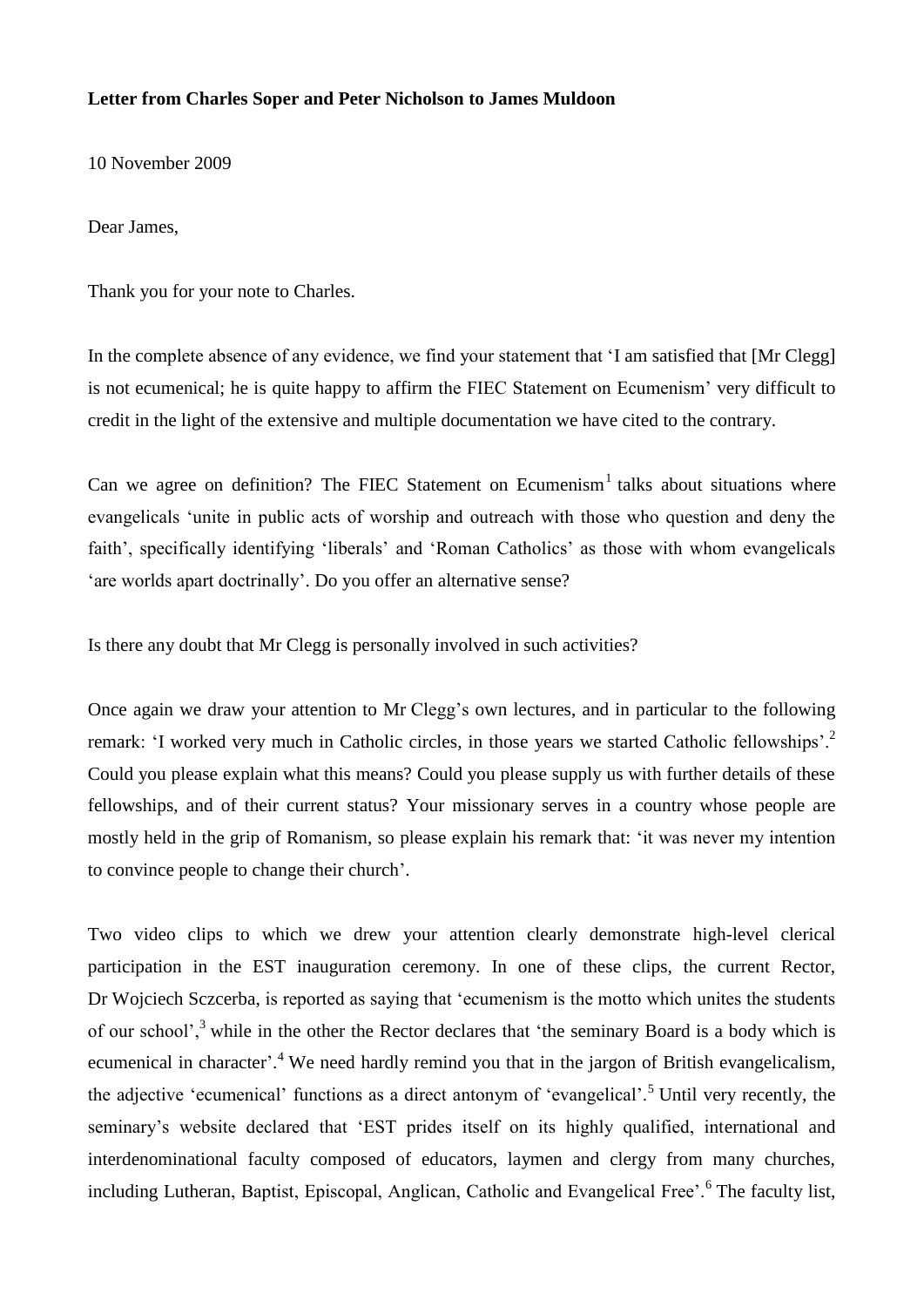until its recent removal, included one lecturer whose qualification for service was given as graduation from the Papal Theological Faculty, and two other academics qualified at the extremely liberal Christian Theological Academy. In a third film, the Rector, speaking in English, can be heard to say that evangelicalism is present in the Catholic church,<sup>7</sup> while the former, and founding, Rector, under whom Mr Clegg served for many years, wrote: 'It is with pleasure and hope that I view the common efforts at seeking the unity of evangelical Christians and Catholics', and supported continuation of the 'essential quest and pursuit of unity' with the Roman Catholic church. $8$  EST explicitly advocates ecumenism by name with Catholics, and has always done so, while film footage of the inauguration ceremony shows a senior Orthodox Archbishop (Rector of the CTA and President of the Polish Ecumenical Council of Churches) actually giving an address! Do you contest that this amounts to ministerial cooperation? The seminary's direct involvement in ecumenical dialogue with Islam,  $9$  and Mr Clegg's personal involvement in the same,  $10$  leave us speechless.

Or is the status of the church of Rome in question? The FIEC consensus statement leaves no room for doubt about the heretical and Gospel-denying character of Rome. It seems very strange that your envoy is 'happy to affirm' that it is 'confusing and unbiblical to unite in public acts of worship and outreach', but by his own admission and many reports he has done both many times and advocated it to his students! How does your worker explain working in a seminary which has a public policy advocating cooperation with Rome, whilst at the same time professes to believe such activity is 'confusing but it is also a contradiction of the gospel'?

Do you contest the heretical status of the Church of Rome, the Autocephalous Orthodox Church, or the highly liberal Christian Theological Academy, from which Archbishop Jeremiasz comes?

These are serious matters, on which the salvation and eternal well being of many depend. There is no place for slipshod or careless handling of the evidence or of conscience. If your own missionary has encouraged and supported those who rest under an apostolic anathema, then the church that supports him cannot escape the Lord's own censure too. This is absolutely not a situation where 'confidentiality' takes priority. How can it, when serious sins and offences have been laid bare? If there is nothing to be ashamed of, why keep silent? If there is, why has it not been dealt with properly?

We felt obliged to [go to press](http://www.strateias.org/downgrade.pdf) by Carey Baptist Church's tardy<sup>11</sup> and vague response to grave charges. Will your response after investigation only compound these faults or will you clear the